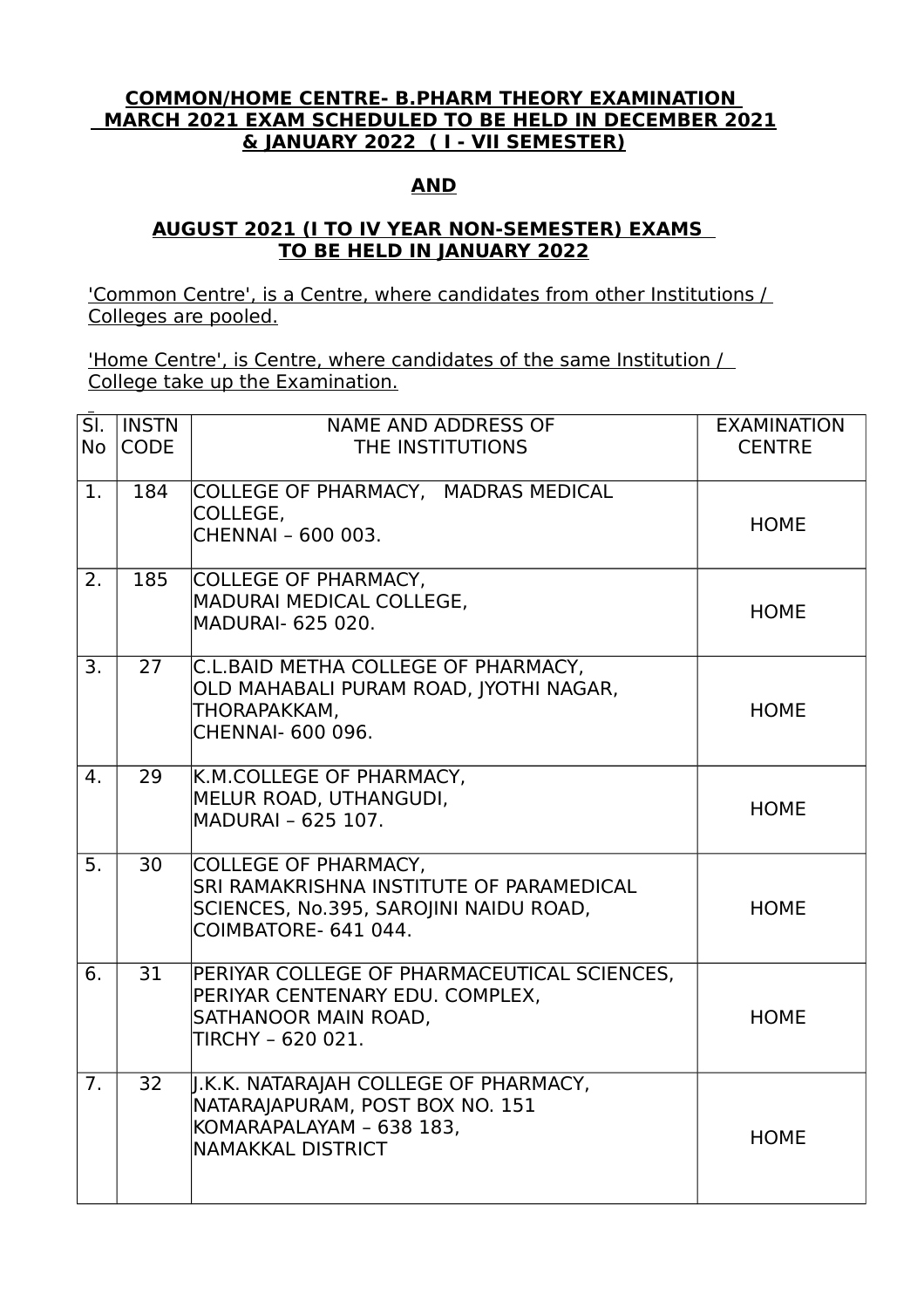| $\overline{\mathsf{SI}.}$<br><b>No</b> | <b>INSTN</b><br><b>CODE</b> | <b>NAME AND ADDRESS OF</b><br>THE INSTITUTIONS                                                                                                                     | <b>EXAMINATION</b><br><b>CENTRE</b> |
|----------------------------------------|-----------------------------|--------------------------------------------------------------------------------------------------------------------------------------------------------------------|-------------------------------------|
| 8.                                     | 46                          | ULTRA COLLEGE OF PHARMACY,<br>4/235, COLLEGE ROAD, TAHSILDAR NAGAR,<br>MADURAI - 625 020.                                                                          | <b>HOME</b>                         |
| 9.                                     | 48                          | SANKARALINGAM BHUVANESWARI COLLEGE OF<br>PHARMACY,<br>3/77C, ANNAIKUTTAM ROAD, ANAIKUTTAM - 623130.<br>SIVAKASI (VIA) VIRUDHUNAGAR DISTRICT.                       | <b>HOME</b>                         |
| 10.                                    | 49                          | ARULMIGU KALASALINGAM COLLEGE OF PHARMACY,<br>ANAND NAGAR, KRISHNAN KOIL<br><b>KUNNUR POST - 626 126</b><br>SRIVILLIPUTHUR (VIA).<br><b>VIRUDHUNAGAR DISTRICT.</b> | <b>HOME</b>                         |
| 11                                     | 51                          | NANDHA COLLEGE OF PHARMACY,<br>NO.29/4, KOORA PALAYAM 'PIRIVU'<br>PITCHANDAMPALAYAM POST<br>ERODE-638 052.                                                         | <b>HOME</b>                         |
| 12.                                    | 56                          | K.K. COLLEGE OF PHARMACY,<br>K.R.A. CAMPUS,<br>161, SANKRALINGANAR ROAD,<br>GERUGAMBAKKAM,<br><b>CHENNAI - 600122.</b>                                             | <b>HOME</b>                         |
| 13.                                    | 58                          | THE ERODE COLLEGE OF PHARMACY,<br><b>VEPPAMPALAYAM</b><br>PERUNDURAI MAIN ROAD<br>VALLIPURATHANPALAYAM POST,<br><b>VELLODU (VIA)</b><br>ERODE-638 112.             | <b>HOME</b>                         |
| 14.                                    | 59                          | SWAMY VIVEKANANDHA COLLEGE OF PHARMACY,<br>ELAYAMPALAYAM<br>TIRUCHENGODU TALUK,<br>NAMAKKAL DISTRICT-637 205.                                                      | <b>HOME</b>                         |
| 15.                                    | 76                          | ADHIPARASAKTHI COLLEGE OF PHARMACY,<br>MELMARUVATHUR - 603319,<br>KANCHEEPURAM DISTRICT.                                                                           | <b>HOME</b>                         |
| 16.                                    | 79                          | R.V.S. COLLEGE OF PHARMACEUTICAL SCIENCES,<br>242-B, TRICHY ROAD,<br>SULUR, COIMBATORE - 641 402                                                                   | <b>HOME</b>                         |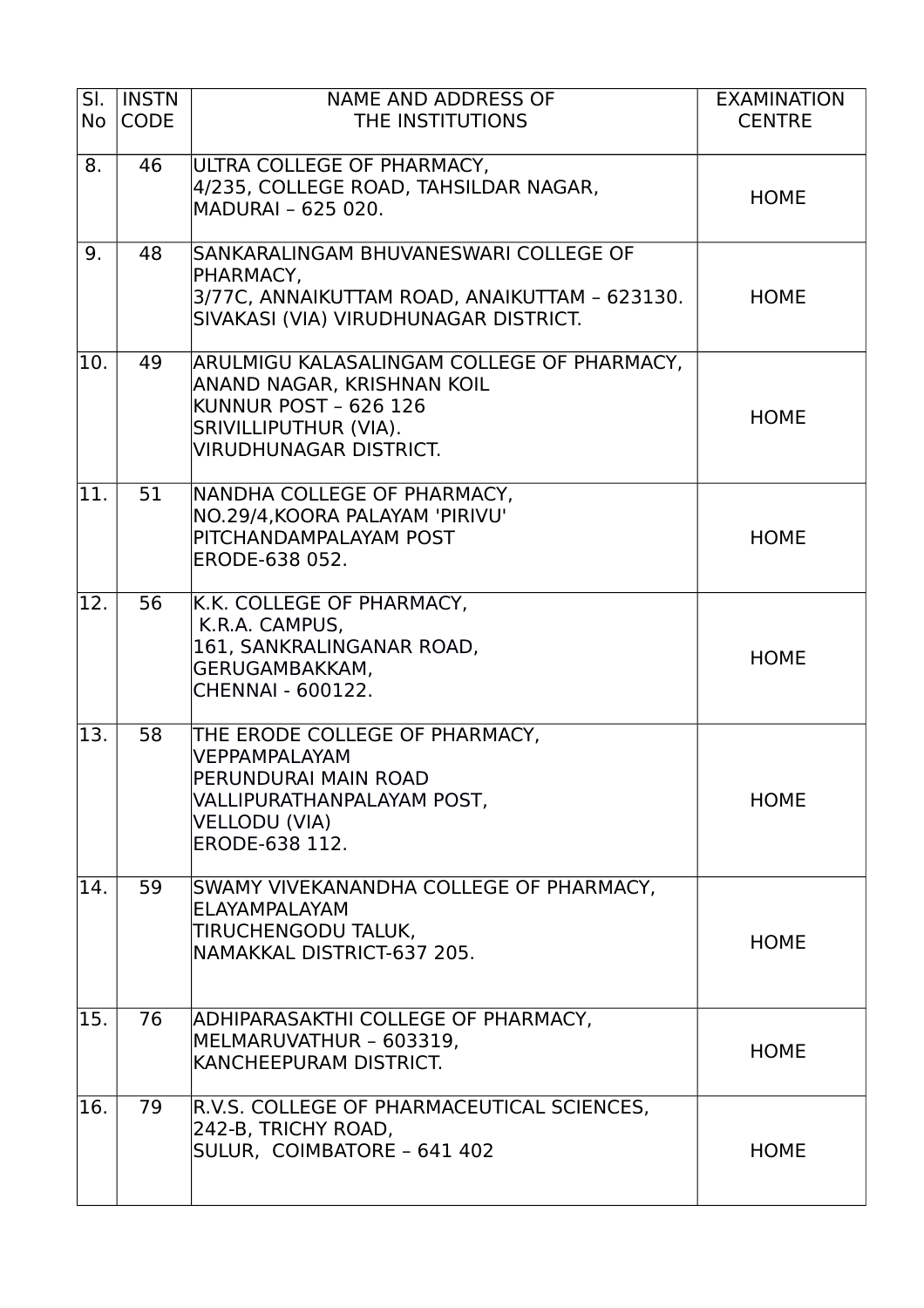| $\overline{\mathsf{S}}$ .<br><b>No</b> | <b>INSTN</b><br><b>CODE</b> | <b>NAME AND ADDRESS OF</b><br>THE INSTITUTIONS                                                                                           | <b>EXAMINATION</b><br><b>CENTRE</b> |
|----------------------------------------|-----------------------------|------------------------------------------------------------------------------------------------------------------------------------------|-------------------------------------|
| 17.                                    | 82                          | ANNAI J.K.K. SAMPOORANI AMMAL COLLEGE OF<br>PHARMACY,<br>ETHIRMEDU, VALAYAKARANUR POST<br>B.KOMARAPALAYAM - 638183<br>NAMAKKAL DISTRICT. | <b>HOME</b>                         |
| 18.                                    | 99                          | S.A. RAJA PHARMACY COLLEGE,<br>RAJA NAGAR,<br>VADAKANKULAM - 627 116<br><b>TIRUNELVELI DISTRICT</b>                                      | <b>HOME</b>                         |
| 19.                                    | 101                         | SRI RAM NALLAMANI YADAVA COLLEGE OF<br>PHARMACY, NALLAMANI NAGAR,<br>TENKASI TALUK, KODIKURICHI-627 804<br><b>TENKASI DISTRICT</b>       | <b>HOME</b>                         |
| $\overline{20}$ .                      | 104                         | PADMAVATHI COLLEGE OF PHARMACY,<br>KRISHNAGIRI MAIN ROAD,<br>PERIYANAKALLI,<br>DHARMAPURI - 635 205.                                     | <b>HOME</b>                         |
| 21.                                    | 114                         | K.M.C.H.COLLEGE OF PHARMACY,<br>KOVAI ESTATE, KALPATTI ROAD,<br>KALAPATTI VILLAGE,<br>COIMBATORE - 641 048                               | <b>HOME</b>                         |
| 22.                                    | 115                         | KAMALAKSHI PANDURANGAN COLLEGE OF<br>PHARMACY,<br>AYYAMPALAYAM POST.<br>TIRUVANNAMALAI - 606 603                                         | <b>HOME</b>                         |
| 23.                                    | 116                         | CHERAANN'S COLLEGE OF PHARMACY,<br>No. 521(OLD NO.278-A),<br><b>SIRUVANI MAIN ROAD</b><br>TELUGUPALAYAM PIRIVU<br>COIMBATORE-641 039     | <b>HOME</b>                         |
| $\overline{24}$ .                      | 118                         | ANNAI VEILANKANNI PHARMACY COLLEGE,<br>81/33, V.G.P SALAI<br>SAIDAPET, CHENNAI - 600 015                                                 | <b>HOME</b>                         |
| 25.                                    | 126                         | P.S.G COLLEGE OF PHARMACY,<br>POST BOX NO.1674,<br>AVINASHI RAOD,<br>PEELAMEDU,<br>COIMBATORE- 641 004.                                  | <b>HOME</b>                         |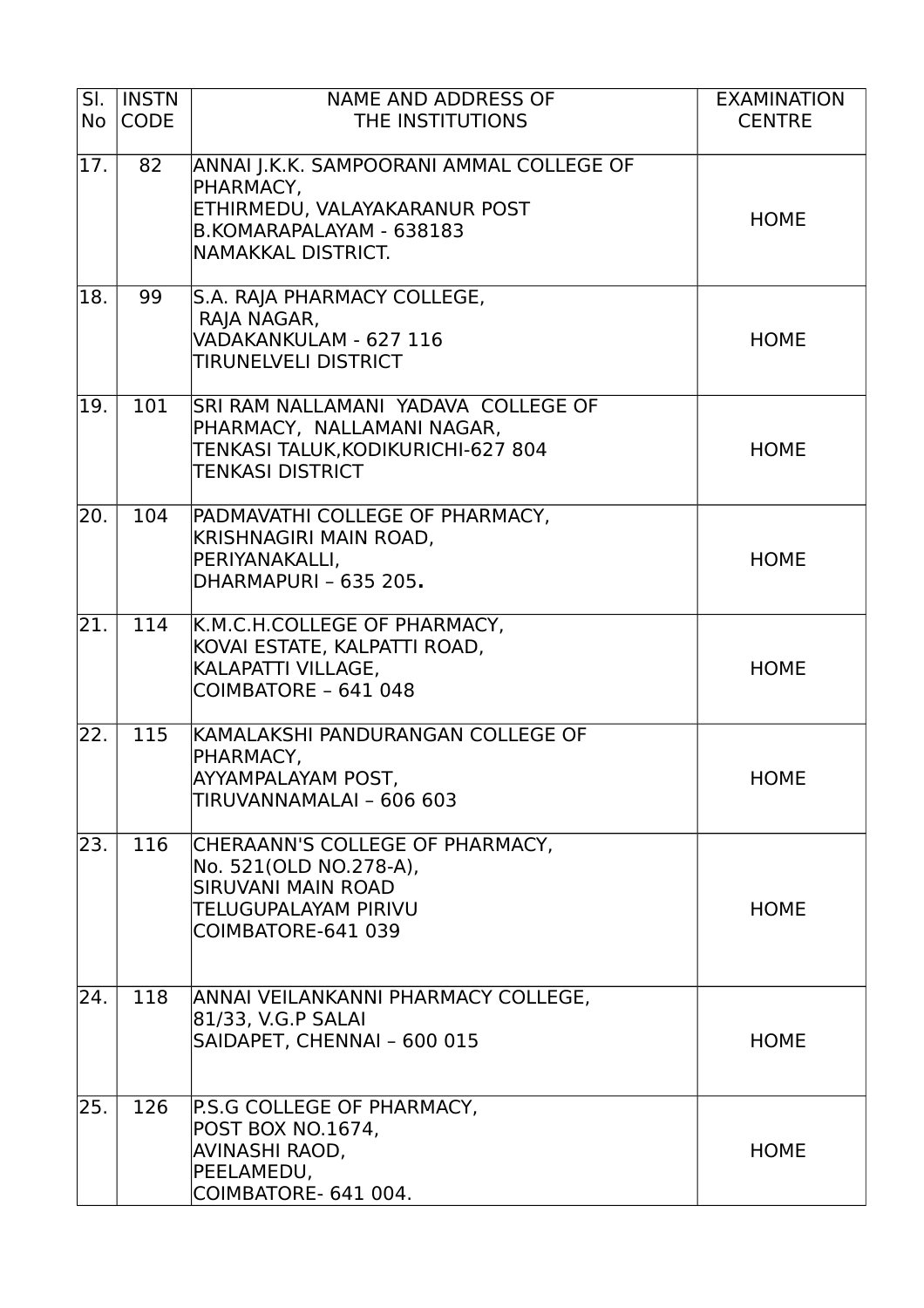| SI.<br><b>No</b> | <b>INSTN</b><br><b>CODE</b> | <b>NAME AND ADDRESS OF</b><br>THE INSTITUTIONS                                                                                                  | <b>EXAMINATION</b><br><b>CENTRE</b> |
|------------------|-----------------------------|-------------------------------------------------------------------------------------------------------------------------------------------------|-------------------------------------|
| 26.              | 127                         | EDAYATHANGUDY G.S.PILLAY COLLEGE OF<br><b>PHARMACY</b><br>NAGOOR MAIN ROAD<br>NAGAPATTINAM - 611 002.                                           | <b>HOME</b>                         |
| 27.              | 138                         | THANTHAI ROEVER COLLEGE OF PHARMACY,<br>"ROVER CAMPUS"<br>PERAMBALUR,<br><b>TRICHY - 621 212</b>                                                | <b>HOME</b>                         |
| 28.              | 153                         | MOHAMMED SATHAK A.J.COLLEGE OF PHARMACY,<br>MEDAVAKKAM ROAD<br>SHOLINGANALLUR,<br><b>CHENNAI- 600 119</b>                                       | <b>HOME</b>                         |
| $\overline{2}9.$ | 224                         | IAYA COLLEGE OF PARA MEDICAL SCIENCES<br>COLLEGE OF PHARMACY, C.T.H ROAD,<br>THIRUNINRAVUR - 602 024<br><b>TIRUVALLUR DISTRICT</b>              | <b>HOME</b>                         |
| 30.              | 225                         | KARPAGAM COLLEGE OF PHARMACY,<br>OTHAKKAL MANDAPAM VILLAGE,<br>COIMBATORE - 641 032.                                                            | <b>HOME</b>                         |
| $\overline{31.}$ | 280                         | PGP COLLEGE OF PHARMACEUTICAL SCIENCE<br><b>&amp;RESEARCH INSTITUTE</b><br>NAMAKKAL KARUR MAIN ROAD,<br>NAMAKKAL DISTRICT.- 637 207             | <b>HOME</b>                         |
| 32.              | 281                         | AADHI BHAGAWAN COLLEGE OF PHARMACY,<br>RATHAM VILLAGE,<br>CHEYYAR TO ARCOT ROAD,<br><b>CHEYYAR TALUK,</b><br>THIRUVANNAMALAI DISTRICT - 604 407 | <b>HOME</b>                         |
| 33.              | 345                         | <b>SSM COLLEGE OF PHARMACY,</b><br>S.F.NO.834/1&2, CHINNIAM PALAYAM<br>  AMBAI - 638 312<br><b>ERODE DISTRICT.</b>                              | <b>HOME</b>                         |
| 34.              | 380                         | SURYA SCHOOL OF PHARMACY<br>SURYA NAGAR, ,GST ROAD,<br>VIKRAVANDI - 605652<br><b>VILLUPURAM DISTRICT.</b>                                       | <b>HOME</b>                         |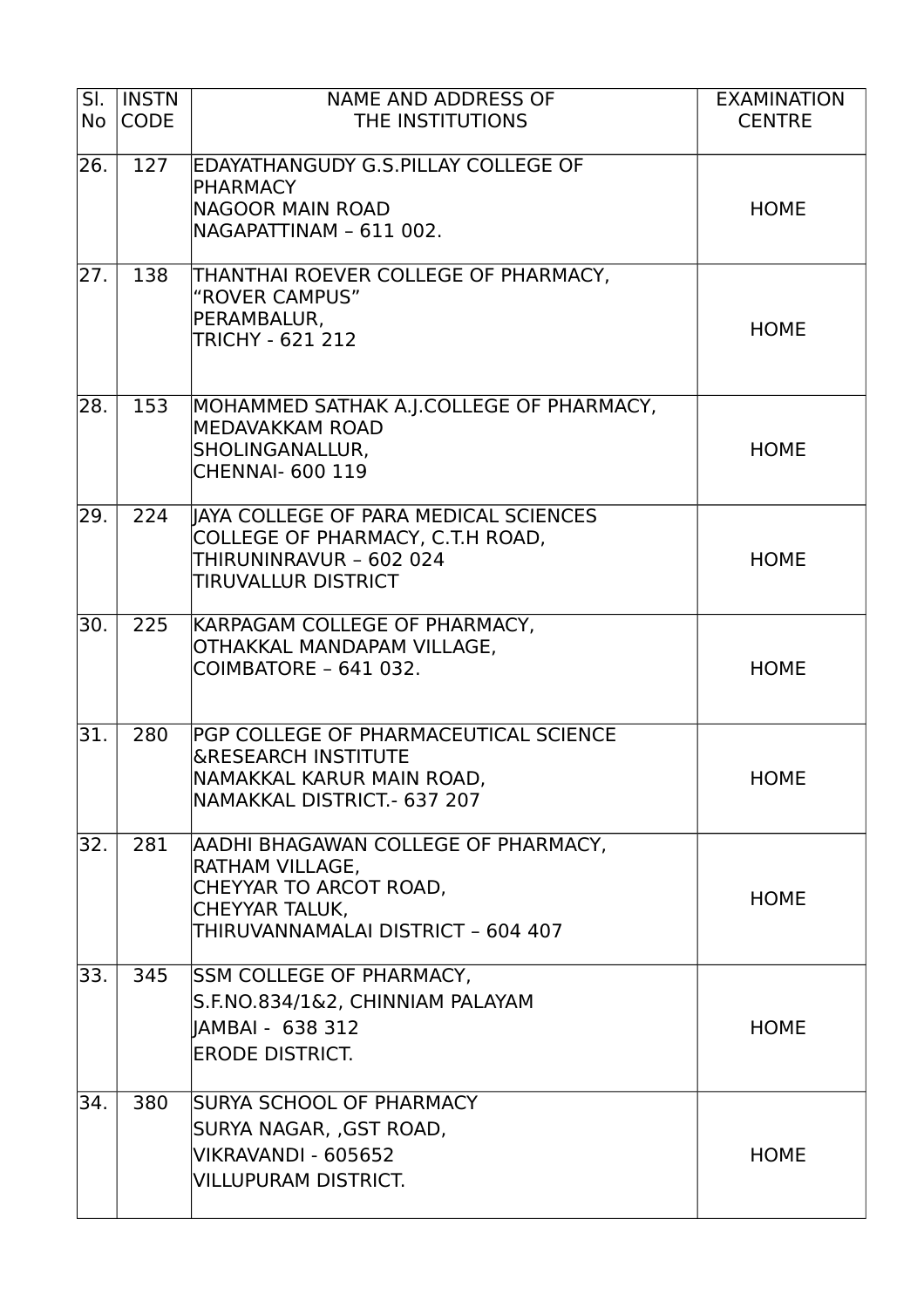| SI.       | <b>INSTN</b> | <b>NAME AND ADDRESS OF</b>                                                     | <b>EXAMINATION</b> |
|-----------|--------------|--------------------------------------------------------------------------------|--------------------|
| <b>No</b> | <b>CODE</b>  | THE INSTITUTIONS                                                               | <b>CENTRE</b>      |
| 35.       | 64           | PALLAVAN COLLEGE OF PHARMACY                                                   |                    |
|           |              | KOLIVAKKAM, IYYANGARKULAM POST                                                 |                    |
|           |              | KANCHEEPURAM - 631 502                                                         | <b>HOME</b>        |
|           |              | <b>KANCHEEPURAM DISTRICT</b>                                                   |                    |
| 36.       | 649          | J.K.K. MUNIRAJA INSTITUTE OF HEALTH SCIENCES -                                 |                    |
|           |              | COLLEGE OF PHARMACY,                                                           |                    |
|           |              | THOOKANAICKENPALAYAM,(P.O),                                                    | <b>HOME</b>        |
|           |              | <b>GOBICHETTIPALAYAM Tk.,</b>                                                  |                    |
|           |              | ERODE DISTRICT - 638506.                                                       |                    |
| 37.       | 659          | SRI VIJAY VIDYALAYA COLLEGE OF PHARMACY,                                       |                    |
|           |              | NALLAMPALLI (PO)                                                               | <b>HOME</b>        |
|           |              | DHARMAPURI - 636 807                                                           |                    |
| 38.       | 674          | PAVAI COLLEGE OF PHARMACY & RESEARCH                                           |                    |
|           |              | SF NO 446/1 (part), 437/2                                                      |                    |
|           |              | (part),436/1c(part)TIRUCHENGODE,<br>PAAVAI VIDHYA NAGAR, R.PULIAMPATTY VILLAGE | <b>HOME</b>        |
|           |              | PUDUCHATRAM (P.O), NAMAKKAL 637018                                             |                    |
|           |              |                                                                                |                    |
| 39.       | 676          | SENGHUNDHAR COLLEGE OF PHARMACY,                                               |                    |
|           |              | SATHINAICKANPALAYAM,<br>KUMARAMANGALAM(Po),                                    |                    |
|           |              | NAMAKKAL DISTRICT,                                                             | <b>HOME</b>        |
|           |              | TIRUCHENGODE-637 205                                                           |                    |
| 40.       | 677          | <b>EXCEL COLLEGE OF PHARMACY</b>                                               |                    |
|           |              | NH-544, RANGANNOR ROAD,                                                        |                    |
|           |              | PALLAKAPALAYAM, SANKARI-WEST POST,<br>KOMARAPALAYAM(TK)                        | <b>HOME</b>        |
|           |              | NAMAKKAL-637 303                                                               |                    |
|           |              |                                                                                |                    |
| 41.       | 678          | PSV COLLEGE OF PHARAMEDICAL SCIENCE AND<br>RESEARCH,                           |                    |
|           |              | ORAPPAM VILLAGE, BARGUR TALUK,                                                 | <b>HOME</b>        |
|           |              | KRISHNAGIRI DISTRICT-635 108                                                   |                    |
| 42.       | 680          | PPG COLLEGE OF PHARMACY, COIMBATORE                                            |                    |
|           |              | NH-209, SATHY ROAD, SARAVANAMPATTI(Po),                                        |                    |
|           |              | COIMBATORE -641 035                                                            | <b>HOME</b>        |
|           |              |                                                                                |                    |
| 43.       | 683          | SRI LAKSHMINARAYAN COLLEGE OF PHARMACY,<br>PENNAGARAM ROAD, ATTUKRANPATTI,     |                    |
|           |              | DHARMAPURI-636 809                                                             | <b>HOME</b>        |
|           |              |                                                                                |                    |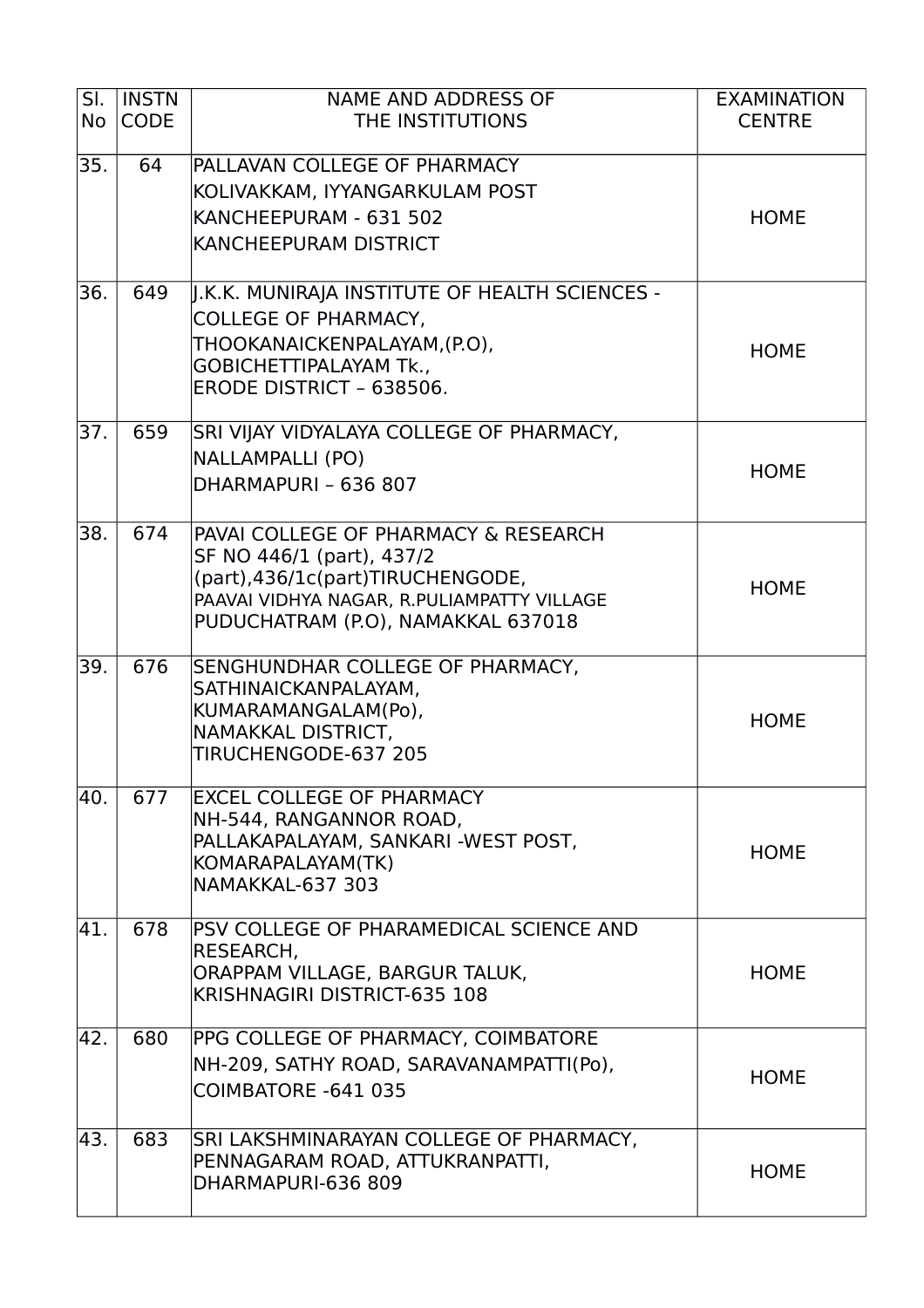| SI.<br><b>No</b> | <b>INSTN</b><br><b>CODE</b> | <b>NAME AND ADDRESS OF</b><br>THE INSTITUTIONS                                                                                                    | <b>EXAMINATION</b><br><b>CENTRE</b> |
|------------------|-----------------------------|---------------------------------------------------------------------------------------------------------------------------------------------------|-------------------------------------|
| 44.              | 685                         | VIVEKANANDHA PHARMACY COLLEGE FOR WOMEN,<br>VEERACHIPALAYAM, SANKARI WEST,<br>SANKARI TK, SALEM DISTRICT 637 303                                  | <b>HOME</b>                         |
| 45.              | 686                         | SREE ABIRAMI COLLEGE OF PHARMACY,<br>MACHEGOUNDANPALAYAM, SEERAPALAYAM VILLAGE,<br>EACHANARI (Po), COIMBATORE -641 021                            | <b>HOME</b>                         |
| 46.              | 691                         | DHANALAKSHMI SRINIVASAN COLLEGE OF<br>PHARMACY,<br>THURAIYAR ROAD,<br>PERAMBALUR,<br><b>PICODE -621 212</b>                                       | <b>HOME</b>                         |
| 47.              | 716                         | APPOLO COLLEGE OF PHARMACY,<br>MEVALOORKUPPAM (V), SRIPERUMBADUR TK,<br>KANCHIPURAM -602 105                                                      | <b>HOME</b>                         |
| 48.              | 717                         | VELLALAR COLLEGE OF PHARMACY,<br>MARUTHI NAGAR, THINDAL,<br><b>ERODE -638 012</b>                                                                 | <b>HOME</b>                         |
| 49.              | 718                         | SHREE VENKATESHWARA COLLEGE OF PARAMEDICAL<br>SCIENCES, OTHAKUTHIRAI, K.METTUPALAYAM<br>(PO) GOBI-638 455, ERODE DT                               | <b>HOME</b>                         |
| 50.              | 728                         | S.S. INSTITUTE OF PHARMACY,<br>S.No.216/101, MANJAKKALPATTY VILLAGE,<br>SANKARI Tk. KUPPANUR POST, SALEM Dt, PINCODE<br>-637 301                  | <b>HOME</b>                         |
| 51.              | 729                         | PANNAI COLLEGE OF PHARMACY,<br>S.NO.298, MULLIPADI VILLAGE, TRICHY ROAD,<br>THAMARAIPADI, DINDIGUL -624 005                                       | <b>HOME</b>                         |
| 52.              | 732                         | Dr. KALAM COLLEGE OF PHARMACY,<br>PERIYANAYAGIPURAM VILLAGE,<br>AVANAM POST, PERAVURANI TALUK,<br>THANJAVUR -614 623                              | <b>HOME</b>                         |
| 53.              | 745                         | SRI SHANMUGHA COLLEGE OF PHARMACY,<br>PULLI PALAYAM, MORUR (PO),SANKARI TALUK,<br>TIRUCHENGODE MAIN ROAD, SALEM DISTRICT, TAMIL<br>NADU - 637 314 | <b>HOME</b>                         |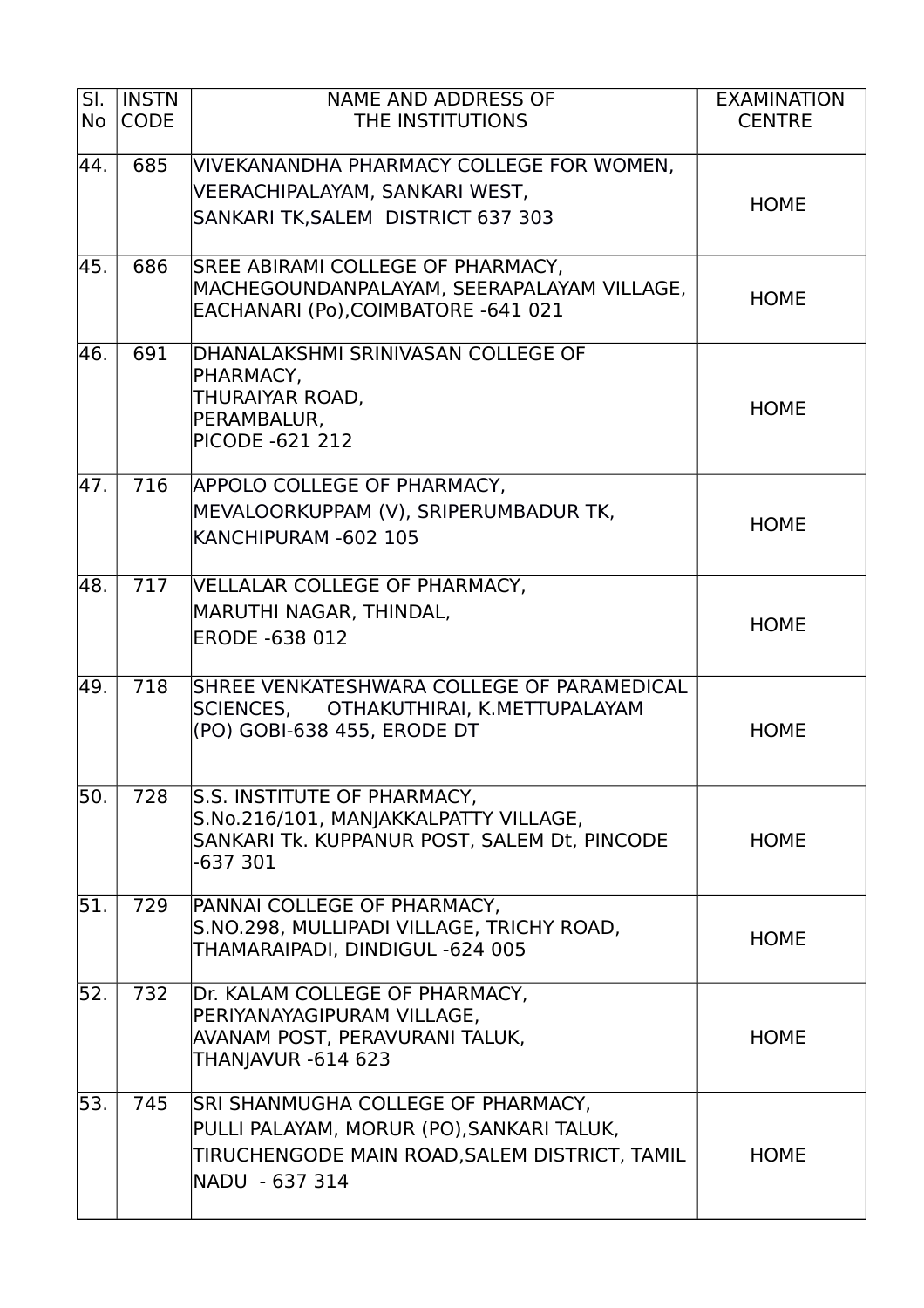| $\overline{\mathsf{SI}.}$<br><b>No</b> | <b>INSTN</b><br><b>CODE</b> | <b>NAME AND ADDRESS OF</b><br>THE INSTITUTIONS             | <b>EXAMINATION</b><br><b>CENTRE</b> |
|----------------------------------------|-----------------------------|------------------------------------------------------------|-------------------------------------|
| 54.                                    | 779                         | ARUNAI COLLEGE OF PHARMACY,                                |                                     |
|                                        |                             | VELU NAGAR, THENMATHUR,                                    | <b>HOME</b>                         |
|                                        |                             | TIRUVANNAMALAI -606 603                                    |                                     |
| 55.                                    | 780                         | SHRI INDRA GANESAN INSTITUTE OF MEDICAL                    |                                     |
|                                        |                             | SCIENCE, COLLEGE OF PHARMACY, (NH-45B)                     |                                     |
|                                        |                             | MADURAI MAIN ROAD, MANIKANDAM UNION,                       | <b>HOME</b>                         |
|                                        |                             | SRIRANGAM TALUK, TIRUCHIRAPPALLI -620 012                  |                                     |
| 56.                                    | 781                         | SRINIVASAN COLLEGE OF PHARMACEUTICAL                       |                                     |
|                                        |                             | <b>SCIENCES,</b><br>NH 45, TRICHY - CHENNAI TRUNK ROAD,    |                                     |
|                                        |                             | SAMAYAPURAM,                                               | <b>HOME</b>                         |
|                                        |                             | TRICHY-621 112                                             |                                     |
| 57.                                    | 782                         | PACHAMUTHU COLLEGE OF PHARMACY,                            |                                     |
|                                        |                             | 178/3 A, MUTHUPATTI,                                       |                                     |
|                                        |                             | KRISHNAGIRI MAIN ROAD,<br>DHARMAPURI-636 701               | <b>HOME</b>                         |
|                                        |                             |                                                            |                                     |
| 58.                                    | 783                         | SREE BHAVANI COLLEGE OF PHARMACY,                          |                                     |
|                                        |                             | NH-532, VEPPUR - VIRUDHACHALAM MAIN ROAD,                  |                                     |
|                                        |                             | KOTHANUR,                                                  |                                     |
|                                        |                             | KANDAPPANKURICHI (VILLAGE),                                | <b>HOME</b>                         |
|                                        |                             | NAGAR POST, VEPPUR TALUK,                                  |                                     |
|                                        |                             | <b>CUDDALORE DISTRICT -600 302</b>                         |                                     |
| 59.                                    | 784                         | MOTHER TERASA COLLEGE OF PHARMACY,                         |                                     |
|                                        |                             | METTUSALAI, ILLUPUR POST,                                  | <b>HOME</b>                         |
|                                        |                             | PODUKOTTAI -622 102                                        |                                     |
| 60.                                    | 785                         | KRISHNA PHARMACY COLLEGE,                                  |                                     |
|                                        |                             | KOTTAI MEDU, IRUNGALUR,<br><b>MANACHANALLUR TALUK,</b>     | <b>HOME</b>                         |
|                                        |                             | TRICHY DISTRICT -621 105                                   |                                     |
| 61.                                    | 787                         | UNITED COLLEGE OF PHARMACY,                                |                                     |
|                                        |                             | G. KOUNDAMPALAYAM,                                         |                                     |
|                                        |                             | PERIYANAICKENPALAYAM,                                      | <b>HOME</b>                         |
|                                        |                             | COIMBATORE - 641 020                                       |                                     |
| 62.                                    | 786                         | GRT INSTITUTE OF PHARMACEUTICAL EDUCATION<br>AND RESEARCH, |                                     |
|                                        |                             | <b>GRT MAHALAKSHMI NAGAR,</b>                              | <b>HOME</b>                         |
|                                        |                             | CHENNAI -TIRUPATHI HIGHWAY,                                |                                     |
|                                        |                             | TIRUTTANI -631 209, TIRUVALLUR DISTRICT                    |                                     |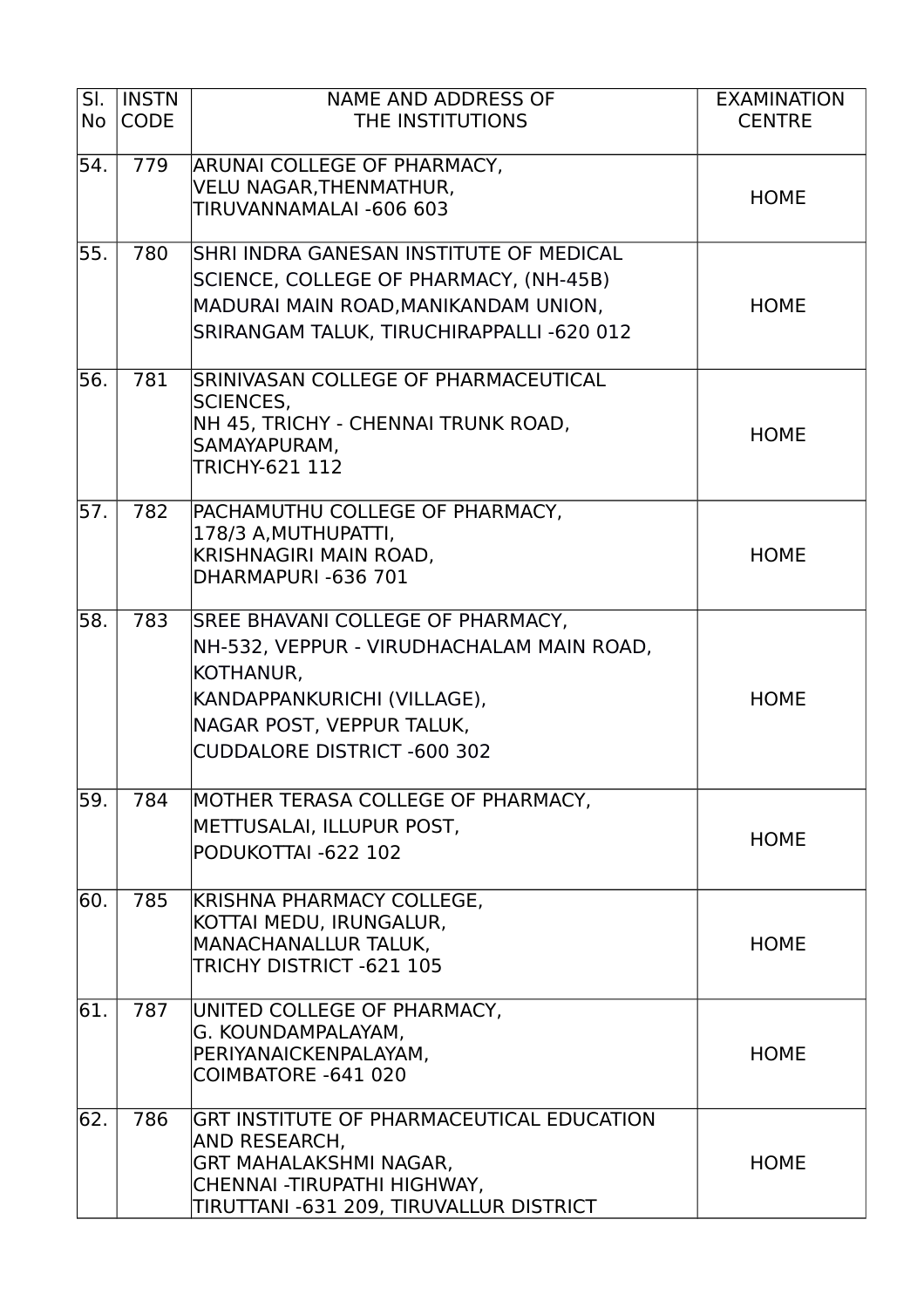| SI.<br><b>No</b> | <b>INSTN</b><br><b>CODE</b> | <b>NAME AND ADDRESS OF</b><br>THE INSTITUTIONS                                                                                                                      | <b>EXAMINATION</b><br><b>CENTRE</b> |
|------------------|-----------------------------|---------------------------------------------------------------------------------------------------------------------------------------------------------------------|-------------------------------------|
| 63.              | 791                         | <b>SREE SASTHA PHARMACY COLLEGE,</b><br><b>SREE SASTHA NAGAR,</b><br>CHEMBARAMBAKKAM, CHENNAI - 600 123                                                             | <b>HOME</b>                         |
| 64.              | 794                         | <b>SNS COLLEGE OF PHARMACY AND HEALTH</b><br><b>SCIENCES,</b><br>SATHY MAIN ROAD, SNS KALVI NAGAR,<br>SARAVANAMPATTI POST,<br>COIMBATORE - 641 035                  | <b>HOME</b>                         |
| 65.              | 797                         | TAGORE COLLEGE OF PHARMACY,<br>VANDALUR - KELAMBAKKAM ROAD,<br>RATHINAMANGALAM, CHENNAI -600 127                                                                    | <b>HOME</b>                         |
| 66.              | 799                         | Smt. GANDHIMATHI COLLEGE OF PHARMACY,<br>SF.NO.68/2D, (59/1 & 59/2),<br>NALLAN PILLAI PETRAL, VILLUPURAM ROAD,<br>PALLIKONDAPATTU POST,<br>THIRUVANNAMALAI-606 611. | <b>HOME</b>                         |
| 67.              | 806                         | SRI RANGAPOOPATHI COLLEGE OF PHARMACY,<br>ALAMPOONDI, GINGEE TALUK,<br>VILLUPURAM DISTRICT -604 151.                                                                | <b>HOME</b>                         |
| 68.              | 810                         | KASTHOORIBHA GANDHI PHARMACY COLLEGE,<br>S.F. NO.59/3, MOOLAKADU VILLAGE,<br>MASAKALIPATTY, RASIPURAM TALUK,<br>NAMAKKAL DISTRICT -637 401                          | <b>HOME</b>                         |
| 69.              | 811                         | K.G. COLLEGE OF PHARMACY AND RESEARCH<br><b>INSTITUTE,</b><br>270/1, ULAGAIAMPOONDI ROAD,<br>ASHOKAPURI VILLAGE,<br><b>VILLUPURAM DISTRICT -605 203</b>             | <b>HOME</b>                         |
| 70.              | 814                         | JAINEE COLLEGE OF PHARMACY,<br>DINDIGUL -THENI ROAD, VEERAKKAL B.P.O,<br>N.PANJAMPATTI(Po),<br><b>DINDIGUL- 624 303</b>                                             | <b>HOME</b>                         |